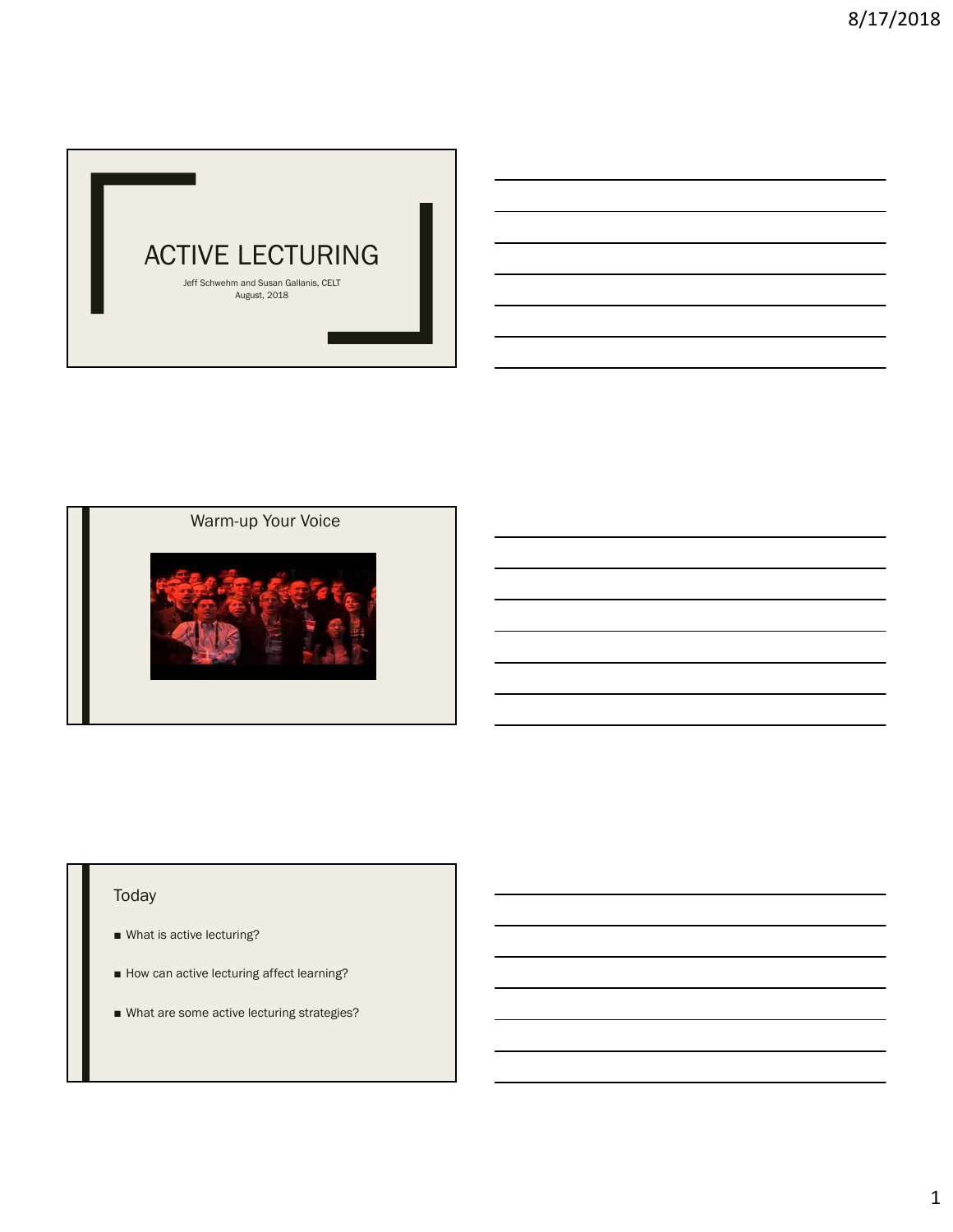What is active lecturing?

I hear and I forget. I see and I remember. I do and I understand. **Confucius** 



#### How can active lecturing impact learning?

- Builds foundational knowledge.
- Activates Working/Short Term<br>Memory.
- Can help build Long Term Memory.
- Can help students to make<br>connections to existing knowledge
- Can help students create new<br>knowledge.



#### Before lecture begins…

- Short (90 second) attention getter: video clip, poem, puzzle, image
- Pose a thought question
- Share lecture outcome questions
- Your learning objectives can help you formulate questions.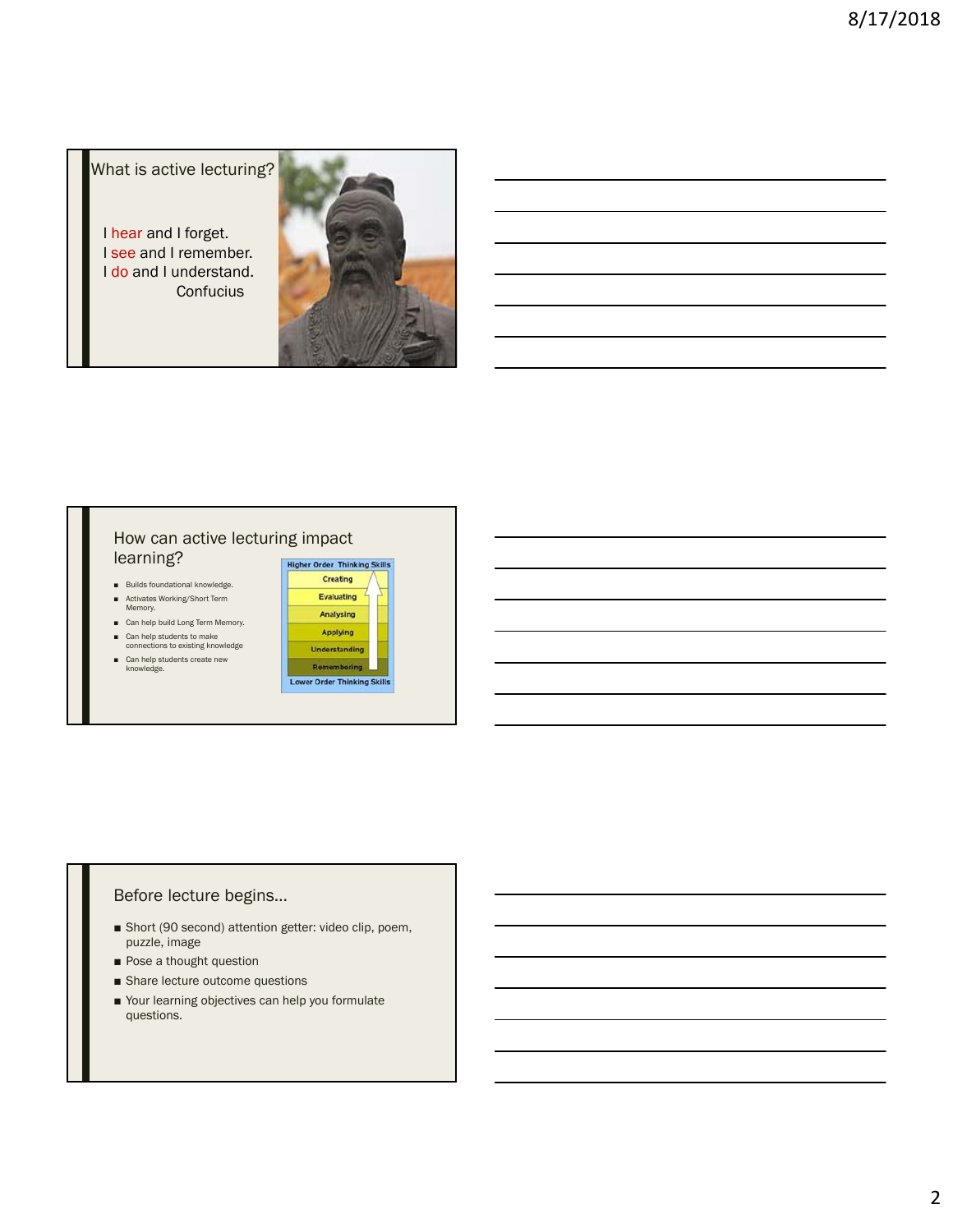## Lecture Strategies

- **Lecture in chunks (** $\sim$  **15 minutes)** avoids cognitive overload.
- Lecture as if students have done the reading.



## Lecture Strategies, cont'd.

- Stories
- Metaphors, analogies
- Show enthusiasm, energy
- Movement

# Lecture Strategies, cont'd.

- Clear vocal signals (Bligh, 2000)
	- *Global signals*
	- *Key point signals*
	- *Local signals*
	- *Aside signals*
	- *Example signals*
	- *Meta-review signals*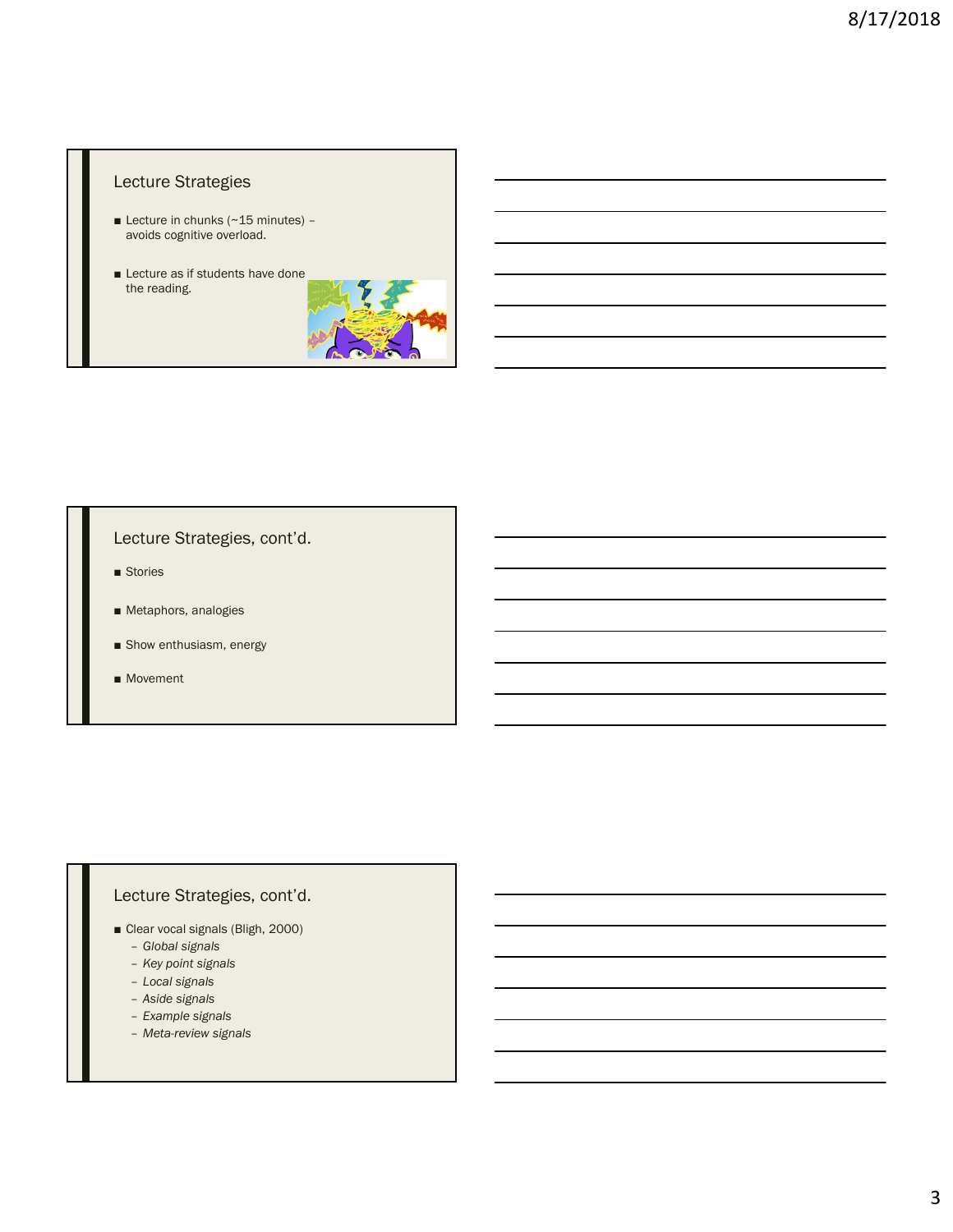## Lecture Strategies, cont'd.

■ Help students see the value in the content



# Use PowerPoint effectively

- Reduce visual and verbal overload
	- Richard Mayer's work
	- Use visuals to enhance what you say
	- Reduce text on each slide



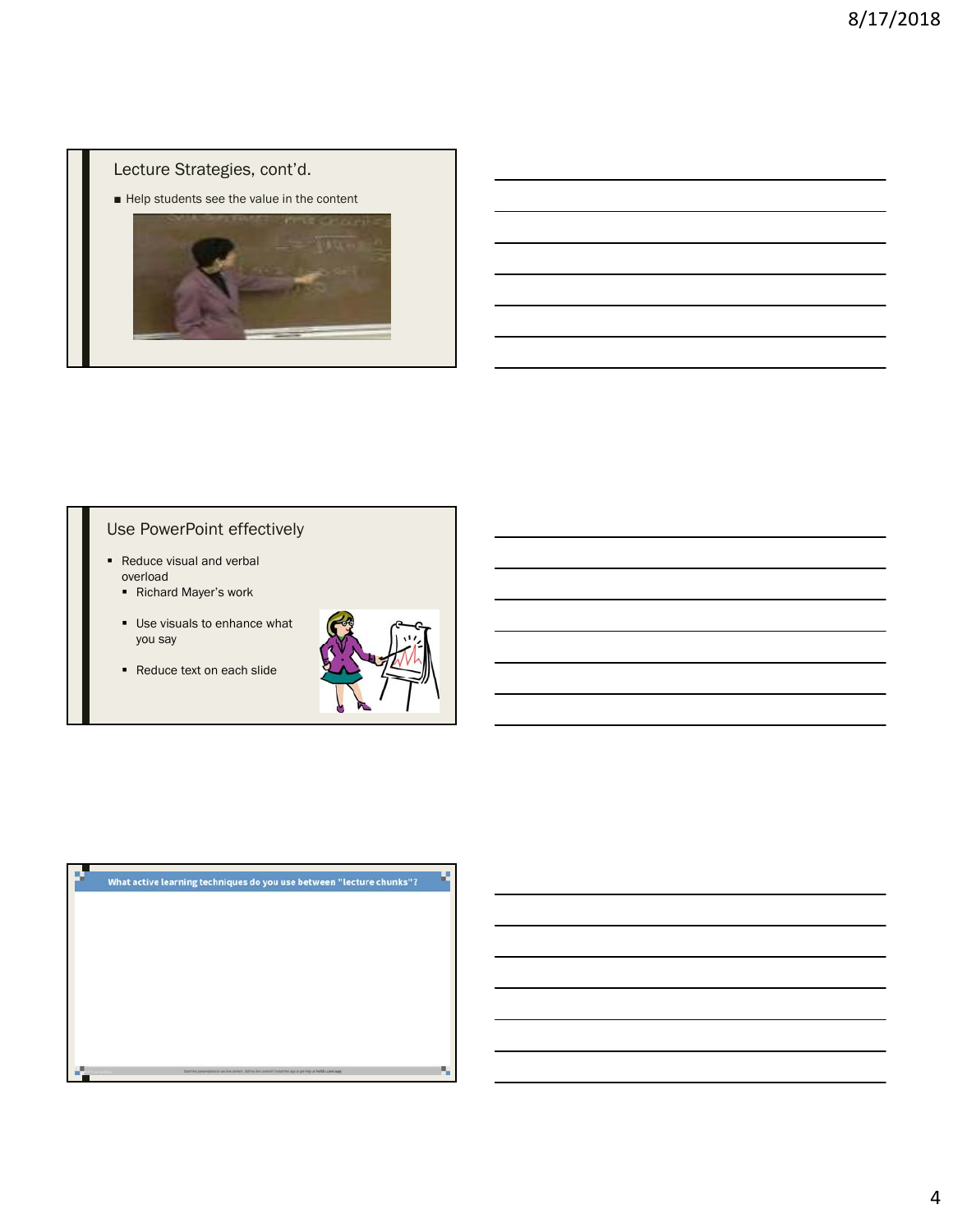#### What to do between the lecture chunks

- Discussion
- Video clip
- Polling
- Lecture "wrappers"
- Concept maps
- Case studies
- Think-pair-share
- One-minute paper
- Questions for critical thinking
- Lecture outcome

questions

### At the end of class

- Close the loop
	- *and have students be accountable*
	- *Free tech options*
		- Kahoot (https://kahoot.com/)
		- Poll Everywhere (https://www.polleverywhere.com/)

#### Resources

- Bligh, D. A. (2000). What's the use of lectures? San Francisco, CA: Jossey-Bass.
- Brookfield, S. (2017). Delivering and effective college lecture through a student's lens. https://community.acue.org/blog/delivering-an-effective-lecture-through-al<mark>ens.</mark> https://community.acue.org/blog/delivering-an-effective-lecture-through-a-<br>students-lens/?utm\_source=ACUE+Community&utm\_campaign=e8099e65e1-<br>EMAIL\_CAMPAIGN\_2017\_05\_17&utm\_medium=email&utm\_term=0\_b39ffec948e8099e65e1-77584157
- Doyle, T. (n.d.) Eight steps to active lecturing. /teaching-resources/eight-steps-to active-lecturing/
- Harrington, C., Zakrajsek, T. (2017). Dynamic lecturing: Research-based strategies to enhance lecture effectivelness. Sterling, VA: Stylus.
- Nilson, L. B. (2016). Teaching at its best: A research-based resource for college instructors. San Francisco, CA: Jossey-Bass.
- Reynolds, G. (2008). Presentation zen: Simple ideas on presentation design and delivery. Berkeley, CA: New Riders.